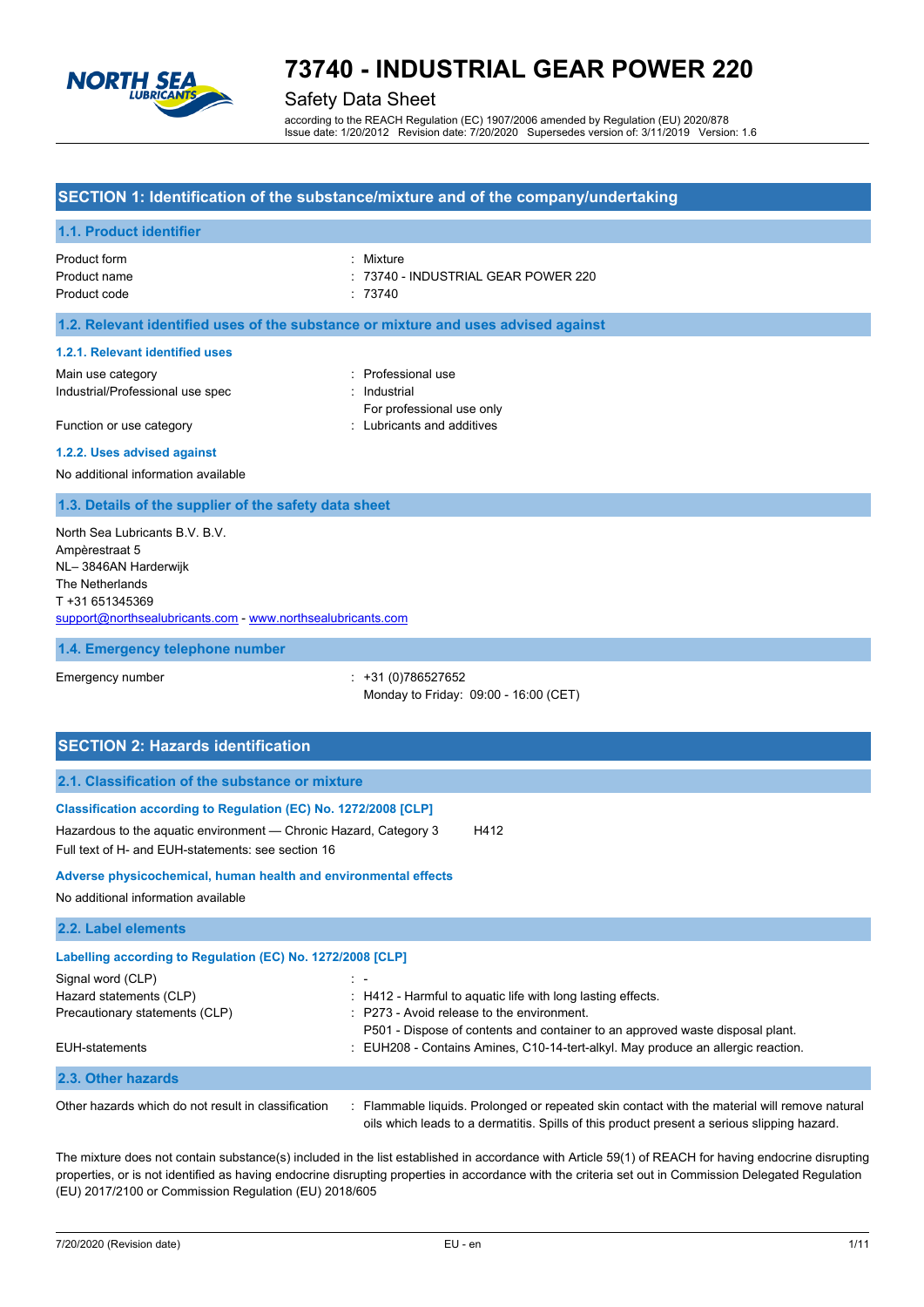## Safety Data Sheet

according to the REACH Regulation (EC) 1907/2006 amended by Regulation (EU) 2020/878

## **SECTION 3: Composition/information on ingredients**

#### **3.1. Substances**

### Not applicable

### **3.2. Mixtures**

| <b>Name</b>                                                                                                                                                                                                       | <b>Product identifier</b>                                                                                | $\frac{9}{6}$ | <b>Classification according to</b><br><b>Regulation (EC) No. 1272/2008</b><br>[CLP]                                                                                                               |
|-------------------------------------------------------------------------------------------------------------------------------------------------------------------------------------------------------------------|----------------------------------------------------------------------------------------------------------|---------------|---------------------------------------------------------------------------------------------------------------------------------------------------------------------------------------------------|
| Distillates (petroleum), hydrotreated heavy paraffinic;<br>Baseoil<br>substance with national workplace exposure limit(s)<br>(BE, BG, CZ, DK, HR, NL, NO); substance with a<br>Community workplace exposure limit | CAS-No.: 64742-54-7<br>EC-No.: 265-157-1<br>EC Index-No.: 649-467-00-8<br>REACH-no: 01-2119484627-<br>25 | $25 - 50$     | Asp. Tox. 1, H304                                                                                                                                                                                 |
| C16-18-(even numbered, saturated and unsaturated)-<br>alkylamines                                                                                                                                                 | EC-No.: 627-034-4<br>REACH-no: 01-2119473797-<br>19                                                      | $0.01 - 0.05$ | Acute Tox. 4 (Oral), H302<br>Skin Corr. 1B, H314<br>Eye Dam. 1, H318<br>STOT SE 3, H335<br>STOT RE 2, H373<br>Asp. Tox. 1, H304<br>Aquatic Acute 1, H400 (M=10)<br>Aquatic Chronic 1, H410 (M=10) |
| Amines, C10-14-tert-alkyl                                                                                                                                                                                         | EC-No.: 701-175-2<br>REACH-no: 01-2119456798-<br>18                                                      | $0.01 - 0.05$ | Acute Tox. 4 (Oral), H302<br>Acute Tox. 3 (Dermal), H311<br>Acute Tox. 2 (Inhalation: vapour), H330<br>Skin Sens. 1A, H317<br>STOT SE 3, H335<br>Aquatic Chronic 1, H410                          |

Full text of H- and EUH-statements: see section 16

## **SECTION 4: First aid measures**

| 4.1. Description of first aid measures                           |                                                                                                                                                                                                                                                          |
|------------------------------------------------------------------|----------------------------------------------------------------------------------------------------------------------------------------------------------------------------------------------------------------------------------------------------------|
| First-aid measures general                                       | : Never give anything by mouth to an unconscious person. If you feel unwell, seek medical<br>advice (show the label where possible).                                                                                                                     |
| First-aid measures after inhalation                              | Remove person to fresh air and keep comfortable for breathing. Allow affected person to<br>breathe fresh air. Allow the victim to rest.                                                                                                                  |
| First-aid measures after skin contact                            | : Wash skin with plenty of water. Take off contaminated clothing. If skin irritation or rash<br>occurs: Get medical advice/attention. Remove affected clothing and wash all exposed skin<br>area with mild soap and water, followed by warm water rinse. |
| First-aid measures after eye contact                             | Rinse eyes with water as a precaution. Rinse immediately with plenty of water. Obtain<br>medical attention if pain, blinking or redness persists.                                                                                                        |
| First-aid measures after ingestion                               | Call a poison center or a doctor if you feel unwell. Rinse mouth. Do NOT induce vomiting.<br>Obtain emergency medical attention.                                                                                                                         |
| 4.2. Most important symptoms and effects, both acute and delayed |                                                                                                                                                                                                                                                          |
| Symptoms/effects                                                 | After adequate first aid, no further treatment is required unless symptoms reappear. Not<br>expected to present a significant hazard under anticipated conditions of normal use.                                                                         |
| Symptoms/effects after inhalation                                | After adequate first aid, no further treatment is required unless symptoms reappear.                                                                                                                                                                     |
| Symptoms/effects after skin contact                              | After adequate first aid, no further treatment is required unless symptoms reappear. May<br>cause an allergic skin reaction.                                                                                                                             |
| Symptoms/effects after eye contact                               | After adequate first aid, no further treatment is required unless symptoms reappear.                                                                                                                                                                     |
| Symptoms/effects after ingestion                                 | After adequate first aid, no further treatment is required unless symptoms reappear.                                                                                                                                                                     |

## **4.3. Indication of any immediate medical attention and special treatment needed**

Treat symptomatically.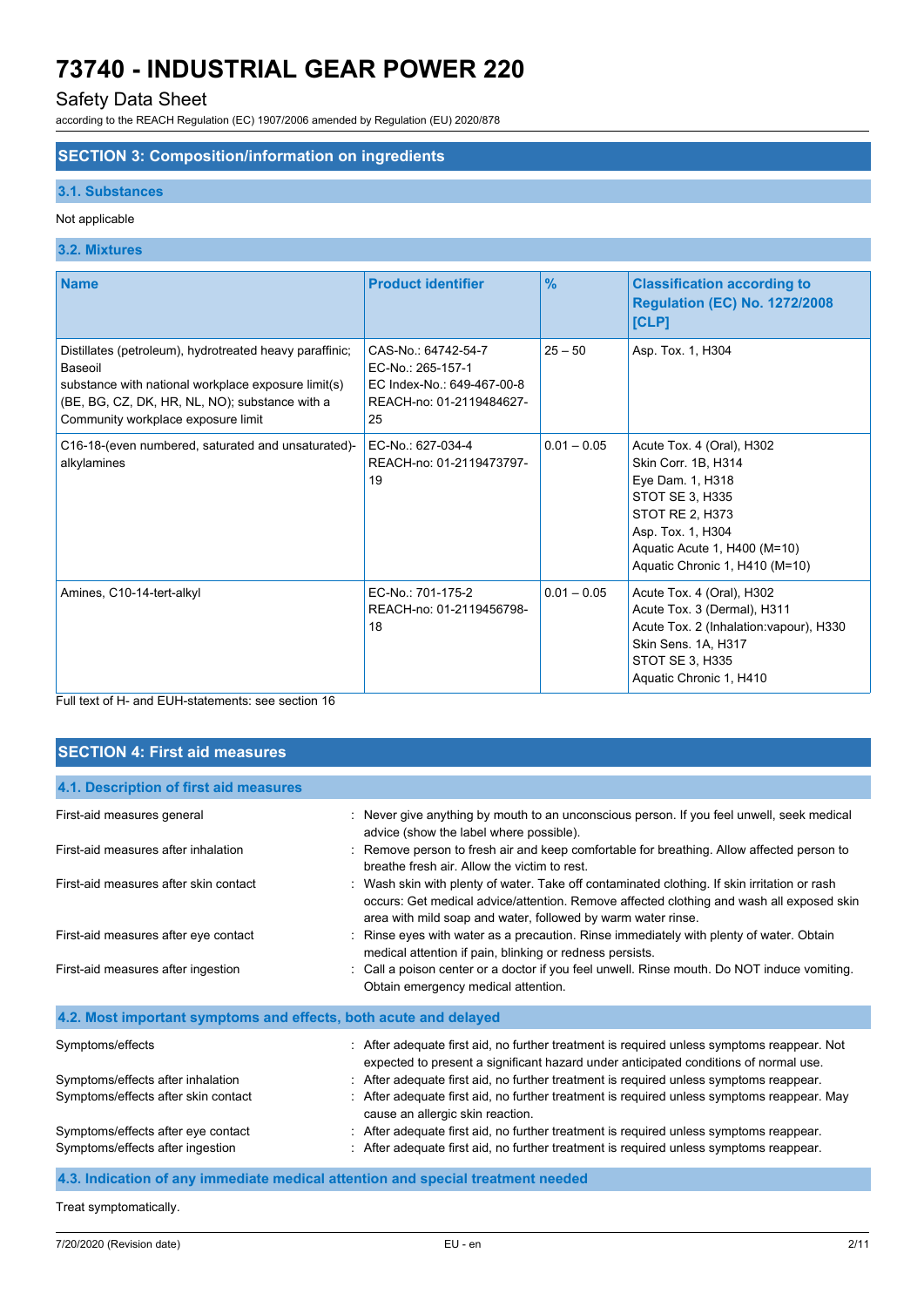## Safety Data Sheet

according to the REACH Regulation (EC) 1907/2006 amended by Regulation (EU) 2020/878

| : Use water spray or fog for cooling exposed containers. Exercise caution when fighting any<br>breathing apparatus. Complete protective clothing. Do not enter fire area without proper |
|-----------------------------------------------------------------------------------------------------------------------------------------------------------------------------------------|
|                                                                                                                                                                                         |

| <b>SECTION 6: Accidental release measures</b> |                                                                                                                                                                                                              |  |  |
|-----------------------------------------------|--------------------------------------------------------------------------------------------------------------------------------------------------------------------------------------------------------------|--|--|
|                                               | 6.1. Personal precautions, protective equipment and emergency procedures                                                                                                                                     |  |  |
| 6.1.1. For non-emergency personnel            |                                                                                                                                                                                                              |  |  |
| Protective equipment                          | : Eliminate all ignition sources if safe to do so.                                                                                                                                                           |  |  |
| <b>Emergency procedures</b>                   | : Ventilate spillage area. Avoid contact with skin and eyes. Avoid breathing                                                                                                                                 |  |  |
|                                               | dust/fume/gas/mist/vapours/spray. Evacuate unnecessary personnel.                                                                                                                                            |  |  |
| 6.1.2. For emergency responders               |                                                                                                                                                                                                              |  |  |
| Protective equipment                          | : Do not attempt to take action without suitable protective equipment. For further information<br>refer to section 8: "Exposure controls/personal protection". Equip cleanup crew with proper<br>protection. |  |  |
| <b>Emergency procedures</b>                   | Ventilate area.<br>٠.                                                                                                                                                                                        |  |  |
| <b>6.2. Environmental precautions</b>         |                                                                                                                                                                                                              |  |  |

Avoid release to the environment. Prevent entry to sewers and public waters. Notify authorities if liquid enters sewers or public waters.

| 6.3. Methods and material for containment and cleaning up |                                                                                                                                                                                                 |  |  |  |
|-----------------------------------------------------------|-------------------------------------------------------------------------------------------------------------------------------------------------------------------------------------------------|--|--|--|
| Methods for cleaning up                                   | : Take up liquid spill into absorbent material. Soak up spills with inert solids, such as clay or<br>diatomaceous earth as soon as possible. Collect spillage. Store away from other materials. |  |  |  |
| Other information                                         | : Dispose of materials or solid residues at an authorized site.                                                                                                                                 |  |  |  |
| 6.4. Reference to other sections                          |                                                                                                                                                                                                 |  |  |  |

For further information refer to section 13. See Heading 8. Exposure controls and personal protection.

| <b>SECTION 7: Handling and storage</b> |                                                                                                                                                                                                                                                                                                                                                                                   |  |  |  |  |
|----------------------------------------|-----------------------------------------------------------------------------------------------------------------------------------------------------------------------------------------------------------------------------------------------------------------------------------------------------------------------------------------------------------------------------------|--|--|--|--|
| 7.1. Precautions for safe handling     |                                                                                                                                                                                                                                                                                                                                                                                   |  |  |  |  |
| Precautions for safe handling          | : Ensure good ventilation of the work station. Avoid contact with skin and eyes. Avoid<br>breathing dust/fume/gas/mist/vapours/spray. Wear personal protective equipment. Wash<br>hands and other exposed areas with mild soap and water before eating, drinking or smoking<br>and when leaving work. Provide good ventilation in process area to prevent formation of<br>vapour. |  |  |  |  |
| Hygiene measures                       | : Contaminated work clothing should not be allowed out of the workplace. Wash<br>contaminated clothing before reuse. Do not eat, drink or smoke when using this product.<br>Always wash hands after handling the product.                                                                                                                                                         |  |  |  |  |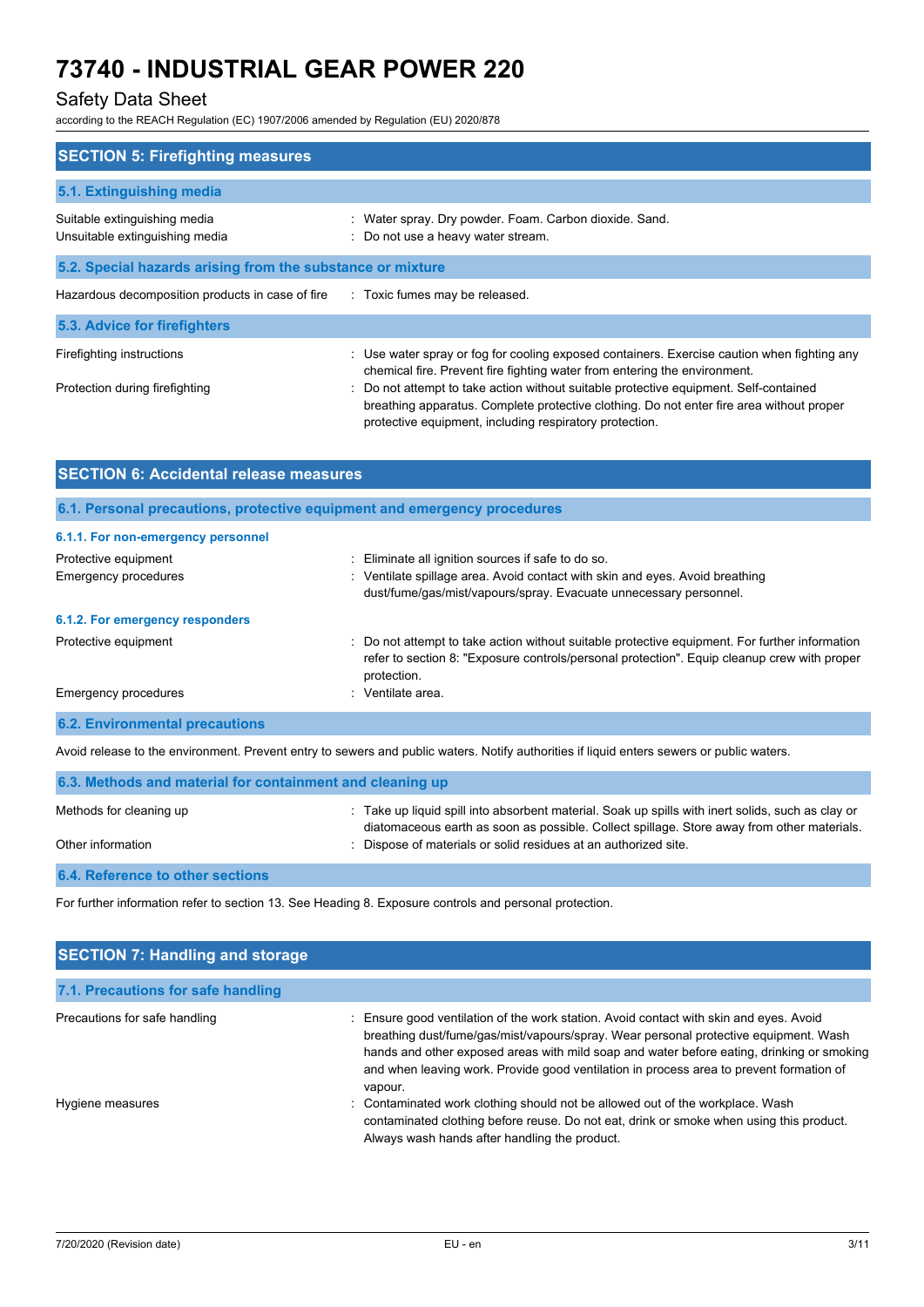## Safety Data Sheet

according to the REACH Regulation (EC) 1907/2006 amended by Regulation (EU) 2020/878

|                            | 7.2. Conditions for safe storage, including any incompatibilities                                                                                                         |
|----------------------------|---------------------------------------------------------------------------------------------------------------------------------------------------------------------------|
| Storage conditions         | : Store in a well-ventilated place. Keep cool. Keep only in the original container in a cool, well<br>ventilated place away from : Keep container closed when not in use. |
| Incompatible products      | : Strong bases. Strong acids.                                                                                                                                             |
| Incompatible materials     | : Sources of ignition. Direct sunlight.                                                                                                                                   |
| Storage temperature        | $\div$ 45 °C $\overline{C}$                                                                                                                                               |
| Storage area               | : Store away from heat. Store in a well-ventilated place.                                                                                                                 |
| Special rules on packaging | : Store in a closed container. Keep only in original container.                                                                                                           |

## **7.3. Specific end use(s)**

No additional information available

## **SECTION 8: Exposure controls/personal protection**

#### **8.1. Control parameters**

#### **8.1.1 National occupational exposure and biological limit values**

|  |  |  | Distillates (petroleum), hydrotreated heavy paraffinic; Baseoil (64742-54-7) |  |  |  |
|--|--|--|------------------------------------------------------------------------------|--|--|--|
|--|--|--|------------------------------------------------------------------------------|--|--|--|

| <b>EU - Indicative Occupational Exposure Limit (IOEL)</b> |  |  |
|-----------------------------------------------------------|--|--|
|                                                           |  |  |

|  | IOEL TWA |  |  |
|--|----------|--|--|
|  |          |  |  |

 $5 \text{ mg/m}^3$ 

#### **8.1.2. Recommended monitoring procedures**

### No additional information available

#### **8.1.3. Air contaminants formed**

No additional information available

### **8.1.4. DNEL and PNEC**

No additional information available

#### **8.1.5. Control banding**

No additional information available

**8.2. Exposure controls**

#### **8.2.1. Appropriate engineering controls**

#### **Appropriate engineering controls:**

Ensure good ventilation of the work station.

#### **8.2.2. Personal protection equipment**

#### **Personal protective equipment:**

Avoid all unnecessary exposure.

**Personal protective equipment symbol(s):**



#### **8.2.2.1. Eye and face protection**

#### **Eye protection:**

Safety glasses. Chemical goggles or safety glasses

#### **8.2.2.2. Skin protection**

**Skin and body protection:** Wear suitable protective clothing

**Hand protection:** In case of repeated or prolonged contact wear gloves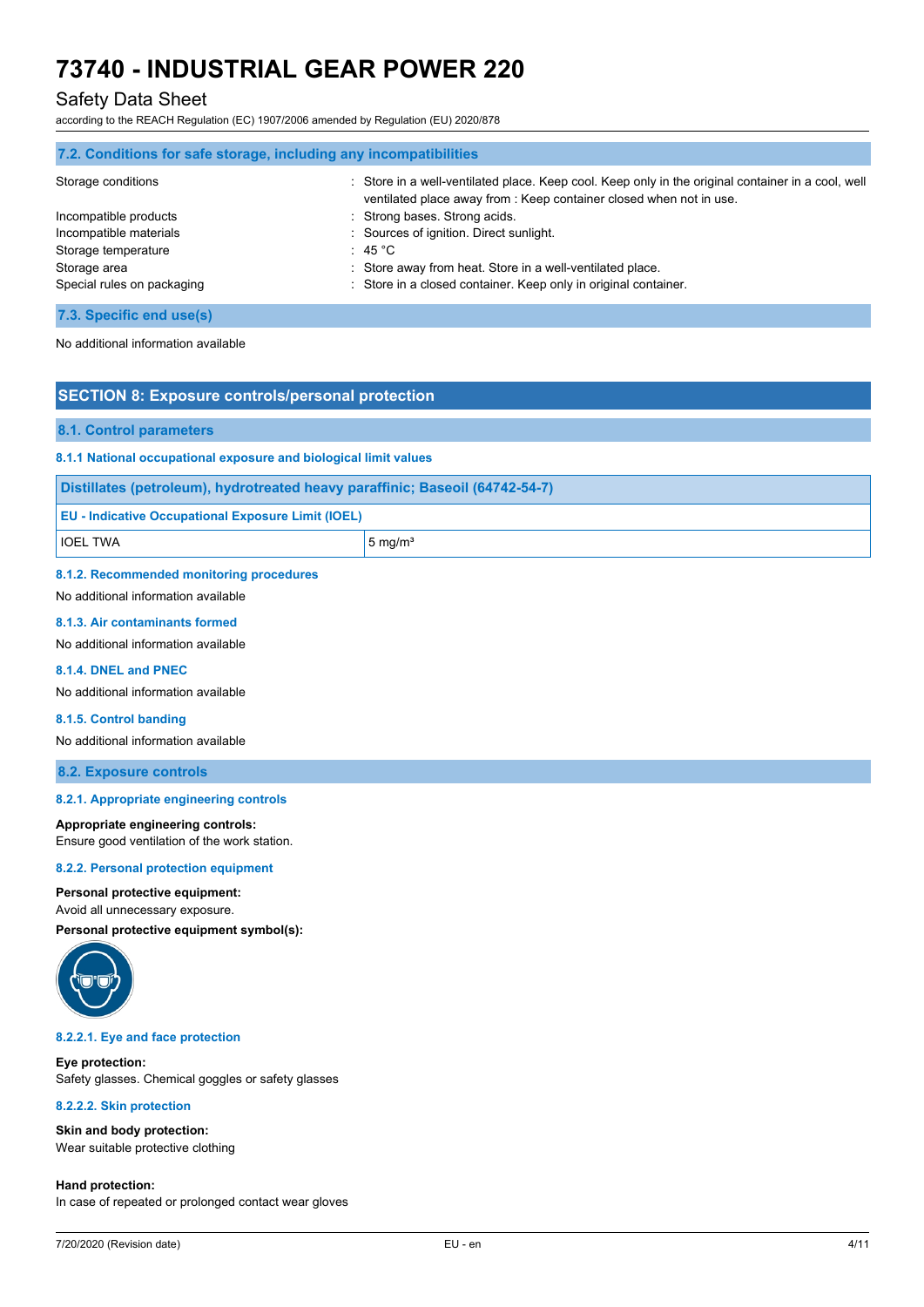## Safety Data Sheet

according to the REACH Regulation (EC) 1907/2006 amended by Regulation (EU) 2020/878

#### **8.2.2.3. Respiratory protection**

#### **Respiratory protection:**

In case of insufficient ventilation, wear suitable respiratory equipment. Wear appropriate mask

#### **8.2.2.4. Thermal hazards**

No additional information available

#### **8.2.3. Environmental exposure controls**

#### **Environmental exposure controls:**

Avoid release to the environment.

## **Other information:**

Do not eat, drink or smoke during use.

## **SECTION 9: Physical and chemical properties**

## **9.1. Information on basic physical and chemical properties**

| Physical state                                  | Liquid                         |
|-------------------------------------------------|--------------------------------|
| Colour                                          | light brown.                   |
| Odour                                           | characteristic.                |
| Odour threshold                                 | Not available                  |
| Melting point                                   | Not applicable                 |
| Freezing point                                  | $-15 °C$                       |
| Boiling point                                   | Not available                  |
| Flammability                                    | Not applicable. Non flammable. |
| <b>Explosive limits</b>                         | : Not available                |
| Lower explosive limit (LEL)                     | Not available                  |
| Upper explosive limit (UEL)                     | : Not available                |
| Flash point                                     | : $>210^{\circ}$ C             |
| Auto-ignition temperature                       | Not available                  |
| Decomposition temperature                       | Not available                  |
| pH                                              | Not available                  |
| Viscosity, kinematic                            | 220 mm <sup>2</sup> /s @40°C   |
| Solubility                                      | insoluble in water.            |
| Partition coefficient n-octanol/water (Log Kow) | Not available                  |
| Vapour pressure                                 | Not available                  |
| Vapour pressure at 50 °C                        | Not available                  |
| Density                                         | 899.9 kg/m <sup>3</sup> @15°C  |
| Relative density                                | Not available                  |
| Relative vapour density at 20 °C                | Not available                  |
| Particle size                                   | Not applicable                 |
| Particle size distribution                      | Not applicable                 |
| Particle shape                                  | Not applicable                 |
| Particle aspect ratio                           | Not applicable                 |
| Particle aggregation state                      | Not applicable                 |
| Particle agglomeration state                    | Not applicable                 |
| Particle specific surface area                  | Not applicable                 |
| Particle dustiness                              | Not applicable                 |

#### **9.2. Other information**

**9.2.1. Information with regard to physical hazard classes**

## No additional information available

### **9.2.2. Other safety characteristics**

No additional information available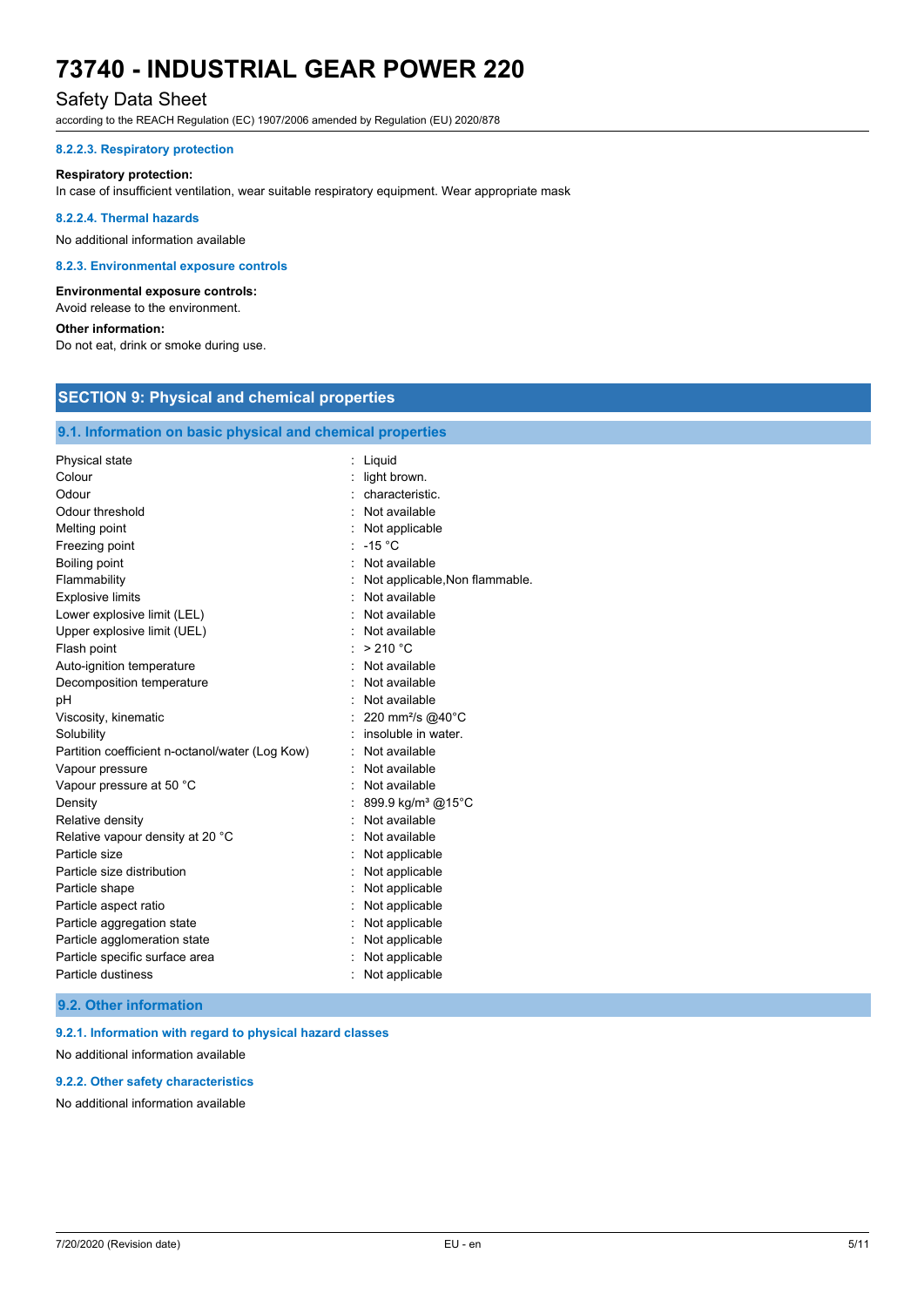## Safety Data Sheet

according to the REACH Regulation (EC) 1907/2006 amended by Regulation (EU) 2020/878

#### **SECTION 10: Stability and reactivity**

#### **10.1. Reactivity**

The product is non-reactive under normal conditions of use, storage and transport.

#### **10.2. Chemical stability**

Stable under normal conditions. Not established.

**10.3. Possibility of hazardous reactions**

No dangerous reactions known under normal conditions of use. Not established.

**10.4. Conditions to avoid**

None under recommended storage and handling conditions (see section 7). Direct sunlight. Extremely high or low temperatures.

#### **10.5. Incompatible materials**

Strong acids. Strong bases.

**10.6. Hazardous decomposition products**

Under normal conditions of storage and use, hazardous decomposition products should not be produced. fume. Carbon monoxide. Carbon dioxide.

## **SECTION 11: Toxicological information 11.1. Information on hazard classes as defined in Regulation (EC) No 1272/2008** Acute toxicity (oral) **Example 20** Acute toxicity (oral) Acute toxicity (dermal)  $\qquad \qquad$ : Not classified Acute toxicity (inhalation) **Example 2** Contract 2 Contract 2 Contract 2 Contract 2 Contract 2 Contract 2 Contract 2 Contract 2 Contract 2 Contract 2 Contract 2 Contract 2 Contract 2 Contract 2 Contract 2 Contract 2 Contra **Amines, C10-14-tert-alkyl** LD50 oral (rat) 612 mg/kg (OECD 401) LD50 dermal (rat) 251 mg/kg (OECD 402) LC50 inhalation (rat) (mg/l) 1.19 mg/l LC50 inhalation (rat) (Vapours - mg/l/4h) | 1.19 mg/l/4h **C16-18-(even numbered, saturated and unsaturated)-alkylamines** LD50 oral (rat) 1689 mg/kg LD50 dermal (rat) > 2000 mg/kg **Distillates (petroleum), hydrotreated heavy paraffinic; Baseoil (64742-54-7)** LD50 oral (rat) > 5000 mg/kg bodyweight LD50 dermal (rabbit) > 5000 mg/kg LC50 inhalation (rat) (Vapours - mg/l/4h)  $\vert$  > 5.53 mg/l/4h Skin corrosion/irritation **in the set of the set of the set of the set of the set of the set of the set of the set of the set of the set of the set of the set of the set of the set of the set of the set of the set of the s** Additional information : Based on available data, the classification criteria are not met Serious eye damage/irritation : Not classified Additional information : Based on available data, the classification criteria are not met Respiratory or skin sensitisation : Not classified Additional information : Based on available data, the classification criteria are not met Germ cell mutagenicity **Second Contract Contract Contract Contract Contract Contract Contract Contract Contract Contract Contract Contract Contract Contract Contract Contract Contract Contract Contract Contract Contract Co** Additional information : Based on available data, the classification criteria are not met Carcinogenicity **Carcinogenicity :** Not classified Additional information **interest on a set on available data**, the classification criteria are not met Reproductive toxicity in the set of the set of the Reproductive toxicity in the set of the set of the set of the set of the set of the set of the set of the set of the set of the set of the set of the set of the set of the Additional information : Based on available data, the classification criteria are not met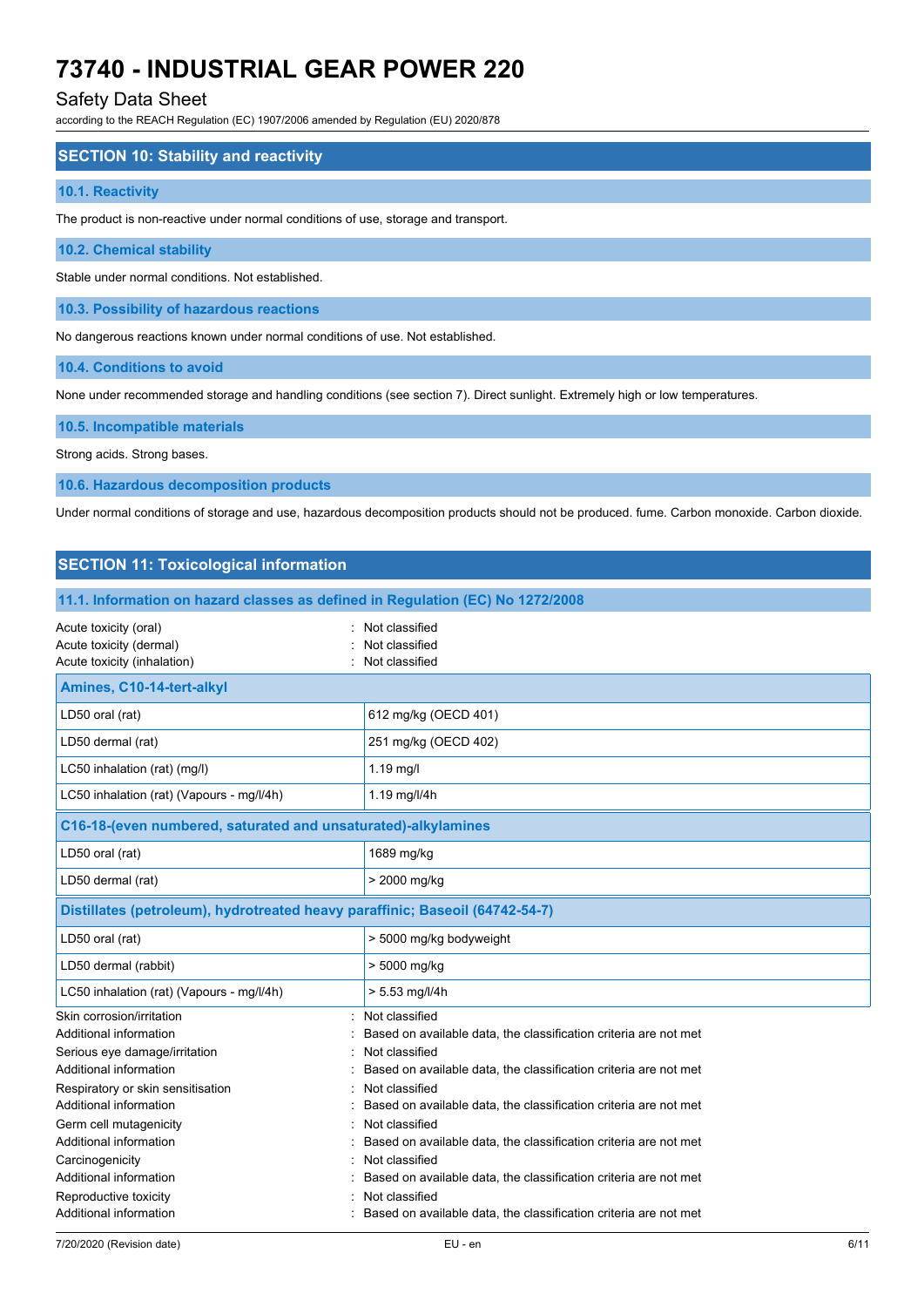## Safety Data Sheet

according to the REACH Regulation (EC) 1907/2006 amended by Regulation (EU) 2020/878

| STOT-single exposure<br>Additional information                               | Not classified<br>Based on available data, the classification criteria are not met |
|------------------------------------------------------------------------------|------------------------------------------------------------------------------------|
| Amines, C10-14-tert-alkyl                                                    |                                                                                    |
| STOT-single exposure                                                         | May cause respiratory irritation.                                                  |
| C16-18-(even numbered, saturated and unsaturated)-alkylamines                |                                                                                    |
| STOT-single exposure                                                         | May cause respiratory irritation.                                                  |
| STOT-repeated exposure<br>Additional information                             | Not classified<br>Based on available data, the classification criteria are not met |
| Amines, C10-14-tert-alkyl                                                    |                                                                                    |
| LOAEL (dermal, rat/rabbit, 90 days)                                          | 60 mg/kg bodyweight/day                                                            |
| NOAEL (dermal, rat/rabbit, 90 days)                                          | 20 mg/kg bodyweight/day                                                            |
| C16-18-(even numbered, saturated and unsaturated)-alkylamines                |                                                                                    |
| STOT-repeated exposure                                                       | May cause damage to organs through prolonged or repeated exposure.                 |
| Distillates (petroleum), hydrotreated heavy paraffinic; Baseoil (64742-54-7) |                                                                                    |
| LOAEL (oral, rat, 90 days)                                                   | 125 mg/kg bodyweight                                                               |
| Aspiration hazard<br>Additional information                                  | Not classified<br>Based on available data, the classification criteria are not met |
| 73740 - INDUSTRIAL GEAR POWER 220                                            |                                                                                    |
| Viscosity, kinematic                                                         | 220 mm <sup>2</sup> /s @40°C                                                       |
| 11.2. Information on other hazards                                           |                                                                                    |
| 11.2.1. Endocrine disrupting properties                                      |                                                                                    |
| No additional information available                                          |                                                                                    |
| 11.2.2. Other information                                                    |                                                                                    |
| Potential adverse human health effects and<br>symptoms                       | : Based on available data, the classification criteria are not met                 |

## **SECTION 12: Ecological information**

## **12.1. Toxicity**

| Ecology - general<br>Ecology - water<br>Hazardous to the aquatic environment, short-term<br>(acute)<br>Hazardous to the aquatic environment, long-term<br>(chronic) | : Harmful to aquatic life with long lasting effects.<br>: Harmful to aquatic life with long lasting effects.<br>: Not classified<br>: Harmful to aquatic life with long lasting effects. |
|---------------------------------------------------------------------------------------------------------------------------------------------------------------------|------------------------------------------------------------------------------------------------------------------------------------------------------------------------------------------|
| Amines, C10-14-tert-alkyl                                                                                                                                           |                                                                                                                                                                                          |
| LC50 - Fish [1]                                                                                                                                                     | $1.3$ mg/l                                                                                                                                                                               |
| EC50 - Crustacea [1]                                                                                                                                                | 2.5 mg/l Daphnia magna                                                                                                                                                                   |
| EC50 72h - Algae [1]                                                                                                                                                | 0.44 mg/l Pseudokirchneriella subcapitata                                                                                                                                                |
| NOEC chronic fish                                                                                                                                                   | 0.078 mg/l 96d                                                                                                                                                                           |
| NOEC chronic algae                                                                                                                                                  | 0.05 mg/l 3d                                                                                                                                                                             |
| C16-18-(even numbered, saturated and unsaturated)-alkylamines                                                                                                       |                                                                                                                                                                                          |
| LC50 - Fish [1]                                                                                                                                                     | $0.06$ mg/l                                                                                                                                                                              |
| EC50 - Crustacea [1]                                                                                                                                                | $0.011$ mg/l                                                                                                                                                                             |
|                                                                                                                                                                     |                                                                                                                                                                                          |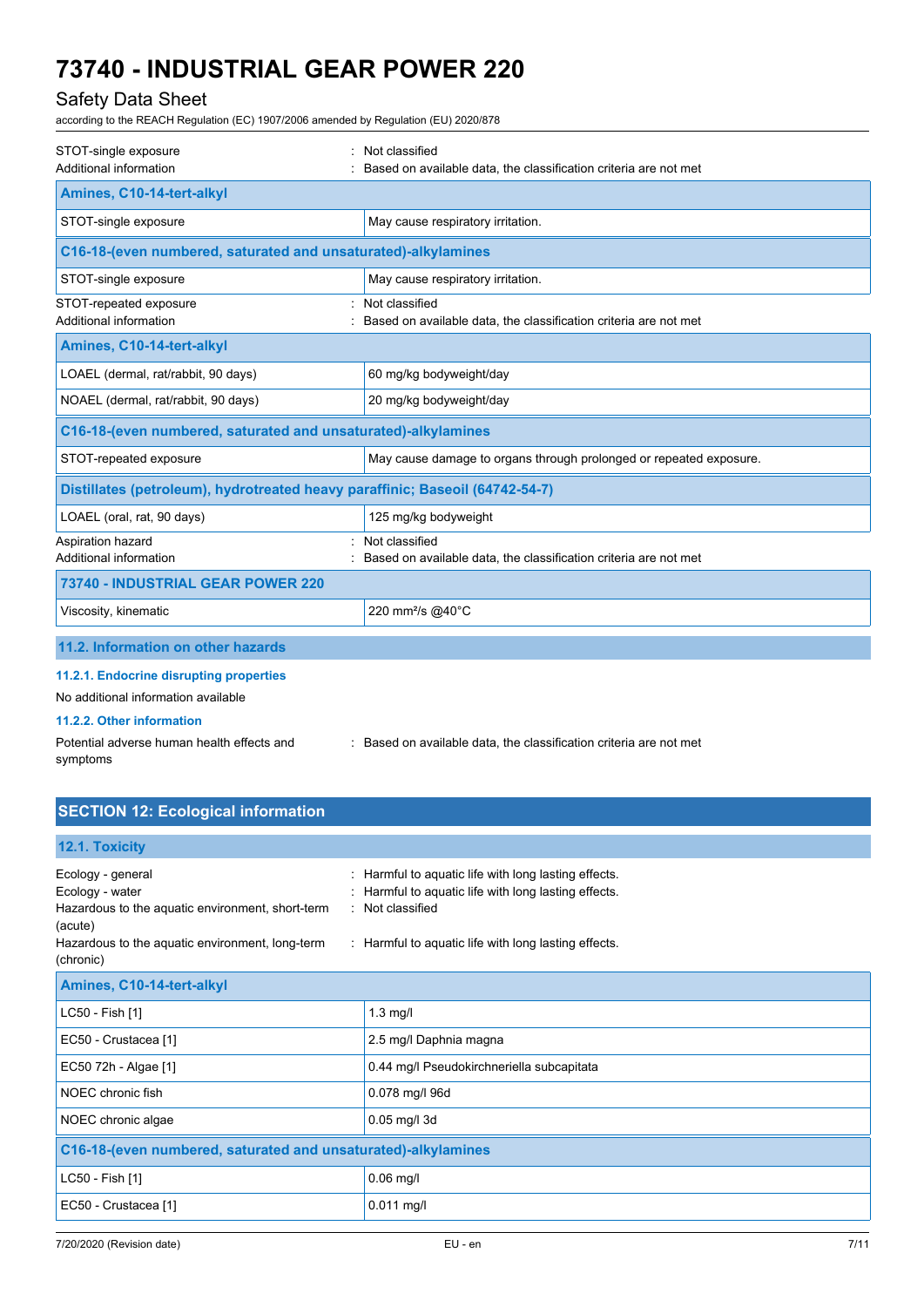## Safety Data Sheet

according to the REACH Regulation (EC) 1907/2006 amended by Regulation (EU) 2020/878

| C16-18-(even numbered, saturated and unsaturated)-alkylamines                |                                                         |
|------------------------------------------------------------------------------|---------------------------------------------------------|
| EC50 72h - Algae [1]                                                         | $0.04$ mg/l                                             |
| NOEC chronic crustacea                                                       | 0.013 mg/l                                              |
| Distillates (petroleum), hydrotreated heavy paraffinic; Baseoil (64742-54-7) |                                                         |
| LC50 - Fish [1]                                                              | > 100 mg/l Pimephales promelas                          |
| EC50 - Crustacea [1]                                                         | > 10000 mg/l Daphnia magna                              |
| NOEC chronic fish                                                            | 1000 mg/l Oncorhynchus mykiss                           |
| NOEC chronic crustacea                                                       | 10 mg/l Daphnia magna                                   |
| NOEC chronic algae                                                           | > 100 mg/l Pseudokirchneriella subcapitata              |
| 12.2. Persistence and degradability                                          |                                                         |
| 73740 - INDUSTRIAL GEAR POWER 220                                            |                                                         |
| Persistence and degradability                                                | May cause long-term adverse effects in the environment. |
| Amines, C10-14-tert-alkyl                                                    |                                                         |
| Persistence and degradability                                                | Not readily biodegradable.                              |
| Biochemical oxygen demand (BOD)                                              | 21.8                                                    |
| C16-18-(even numbered, saturated and unsaturated)-alkylamines                |                                                         |
| Biodegradation                                                               | 66 % 28 d OECD 301B                                     |
| Distillates (petroleum), hydrotreated heavy paraffinic; Baseoil (64742-54-7) |                                                         |
| Persistence and degradability                                                | Not readily biodegradable.                              |
| Biodegradation                                                               | 31 % 28 d OECD 301F                                     |
| 12.3. Bioaccumulative potential                                              |                                                         |
| 73740 - INDUSTRIAL GEAR POWER 220                                            |                                                         |
| Bioaccumulative potential                                                    | Not established.                                        |
| Amines, C10-14-tert-alkyl                                                    |                                                         |
| Partition coefficient n-octanol/water (Log Pow)                              | 2.9                                                     |
| C16-18-(even numbered, saturated and unsaturated)-alkylamines                |                                                         |
| Bioconcentration factor (BCF REACH)                                          | 500                                                     |
| Partition coefficient n-octanol/water (Log Kow)                              | 4.33 @25 °C                                             |
| Distillates (petroleum), hydrotreated heavy paraffinic; Baseoil (64742-54-7) |                                                         |
| Partition coefficient n-octanol/water (Log Kow)                              | >4                                                      |
| 12.4. Mobility in soil                                                       |                                                         |
| No additional information available                                          |                                                         |

## **12.5. Results of PBT and vPvB assessment**

No additional information available

**12.6. Endocrine disrupting properties**

No additional information available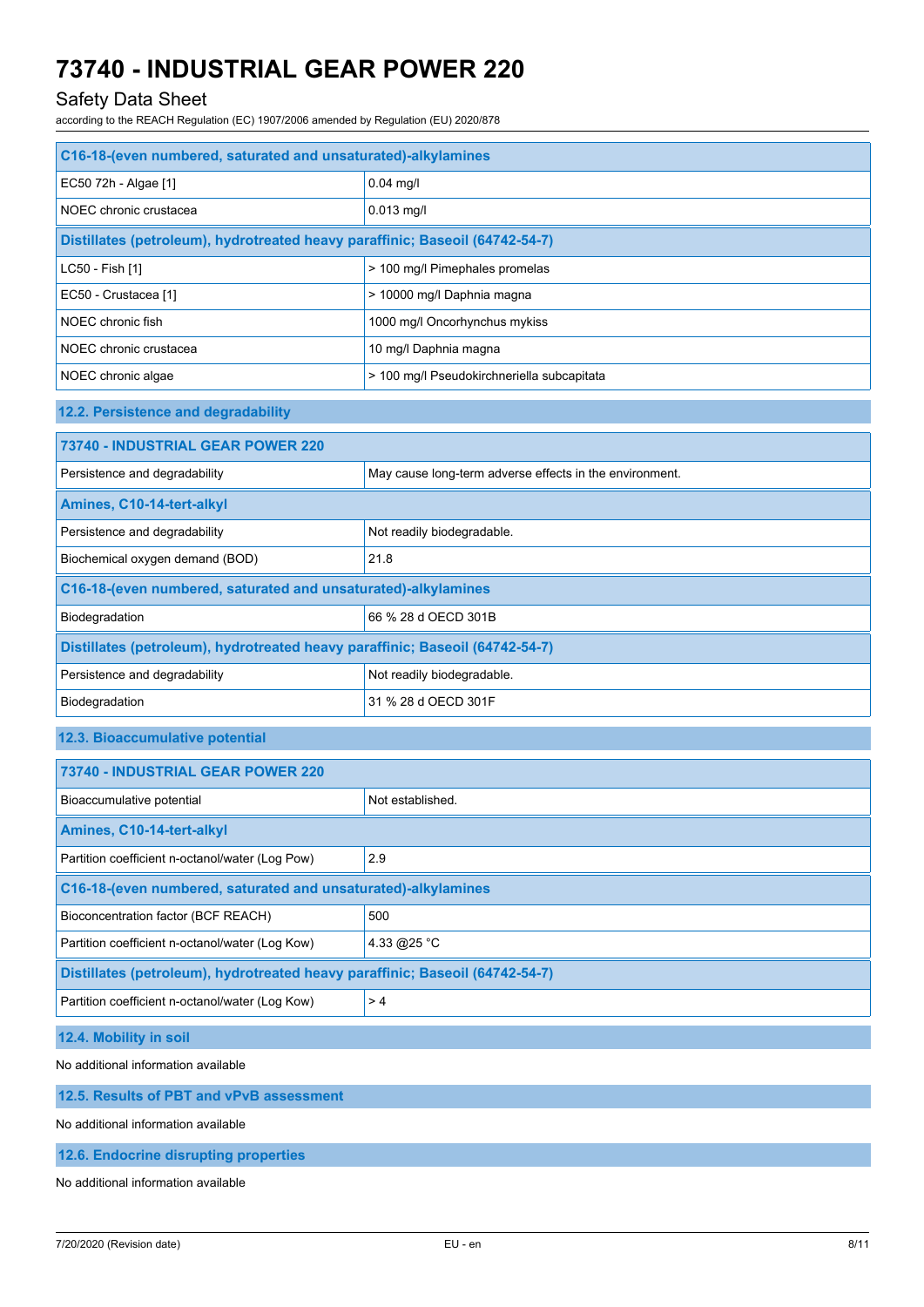## Safety Data Sheet

according to the REACH Regulation (EC) 1907/2006 amended by Regulation (EU) 2020/878

# **12.7. Other adverse effects** Additional information **interest in the environment** of the environment. **SECTION 13: Disposal considerations**

| 13.1. Waste treatment methods                                         |                                                                                                                                                                                                                                                                                                                                            |
|-----------------------------------------------------------------------|--------------------------------------------------------------------------------------------------------------------------------------------------------------------------------------------------------------------------------------------------------------------------------------------------------------------------------------------|
| Waste treatment methods<br>Product/Packaging disposal recommendations | : Dispose of contents/container in accordance with licensed collector's sorting instructions.<br>Dispose in a safe manner in accordance with local/national regulations. Dispose of<br>contents/container to hazardous or special waste collection point, in accordance with local,<br>regional, national and/or international regulation. |
| Ecology - waste materials                                             | : Avoid release to the environment.                                                                                                                                                                                                                                                                                                        |

## **SECTION 14: Transport information**

| In accordance with ADR / IMDG / IATA / ADN / RID |                                                              |                                      |                                      |                                      |
|--------------------------------------------------|--------------------------------------------------------------|--------------------------------------|--------------------------------------|--------------------------------------|
| <b>ADR</b>                                       | <b>IMDG</b>                                                  | <b>IATA</b>                          | <b>ADN</b>                           | <b>RID</b>                           |
| 14.1. UN number or ID number                     |                                                              |                                      |                                      |                                      |
| Not applicable                                   | Not applicable                                               | Not applicable                       | Not applicable                       | Not applicable                       |
| 14.2. UN proper shipping name                    |                                                              |                                      |                                      |                                      |
| Not applicable                                   | Not applicable                                               | Not applicable                       | Not applicable                       | Not applicable                       |
| 14.3. Transport hazard class(es)                 |                                                              |                                      |                                      |                                      |
| Not applicable                                   | Not applicable                                               | Not applicable                       | Not applicable                       | Not applicable                       |
| 14.4. Packing group                              |                                                              |                                      |                                      |                                      |
| Not applicable                                   | Not applicable                                               | Not applicable                       | Not applicable                       | Not applicable                       |
| <b>14.5. Environmental hazards</b>               |                                                              |                                      |                                      |                                      |
| Dangerous for the<br>environment: No             | Dangerous for the<br>environment: No<br>Marine pollutant: No | Dangerous for the<br>environment: No | Dangerous for the<br>environment: No | Dangerous for the<br>environment: No |
| No supplementary information available           |                                                              |                                      |                                      |                                      |

## **14.6. Special precautions for user**

### **Overland transport**

No data available

#### **Transport by sea**

No data available

**Air transport** No data available

## **Inland waterway transport**

No data available

### **Rail transport**

No data available

## **14.7. Maritime transport in bulk according to IMO instruments**

### Not applicable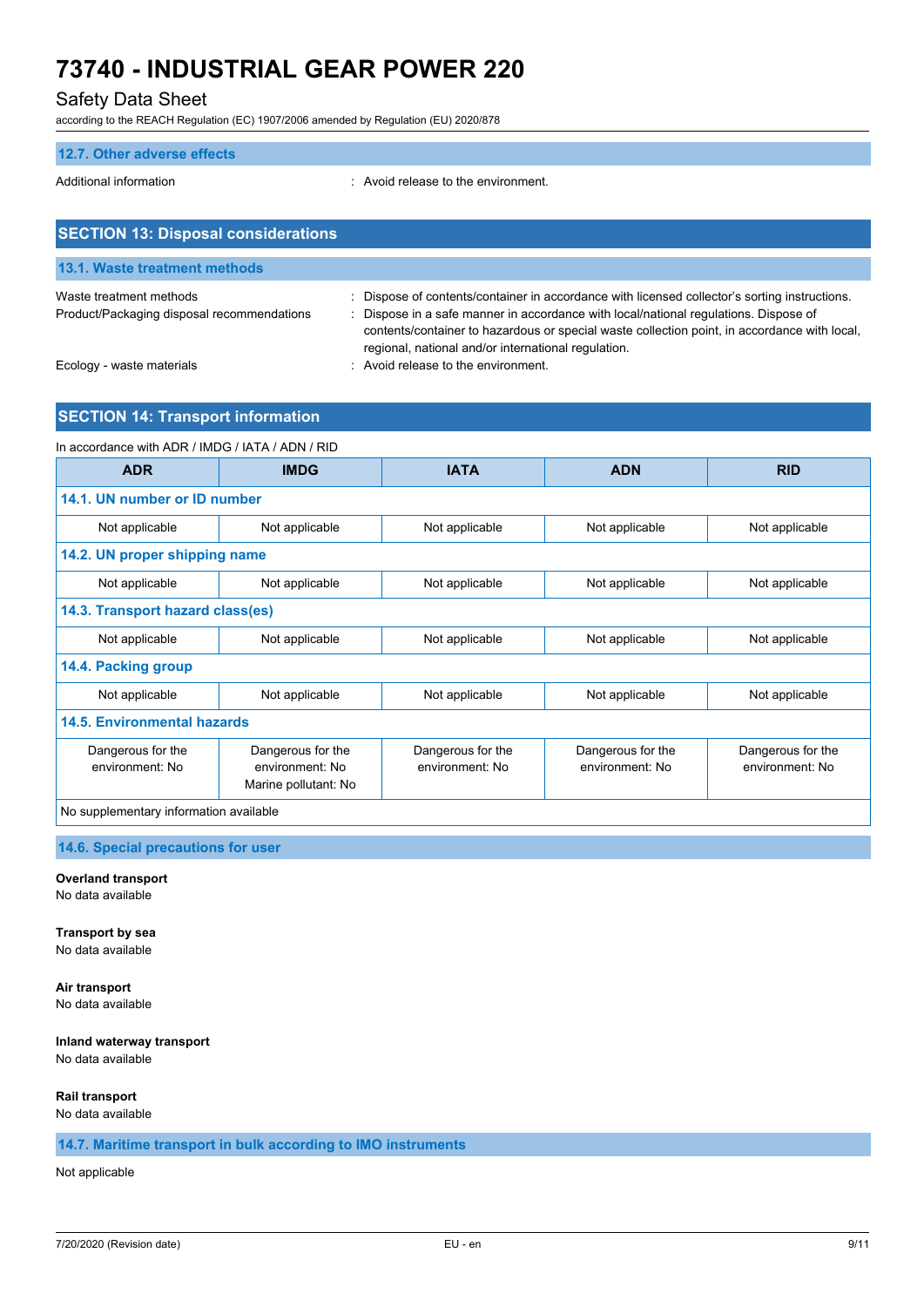## Safety Data Sheet

according to the REACH Regulation (EC) 1907/2006 amended by Regulation (EU) 2020/878

## **SECTION 15: Regulatory information**

**15.1. Safety, health and environmental regulations/legislation specific for the substance or mixture**

#### **15.1.1. EU-Regulations**

Contains no REACH substances with Annex XVII restrictions

Contains no substance on the REACH candidate list

Contains no REACH Annex XIV substances

Contains no substance subject to Regulation (EU) No 649/2012 of the European Parliament and of the Council of 4 July 2012 concerning the export and import of hazardous chemicals.

Contains no substance subject to Regulation (EU) No 2019/1021 of the European Parliament and of the Council of 20 June 2019 on persistent organic pollutants

Contains no substance subject to Regulation (EU) 2019/1148 of the European Parliament and of the Council of 20 June 2019 on the marketing and use of explosives precursors.

#### **15.1.2. National regulations**

No additional information available

**15.2. Chemical safety assessment**

No chemical safety assessment has been carried out

## **SECTION 16: Other information**

| <b>Abbreviations and acronyms:</b> |                                                                                                   |
|------------------------------------|---------------------------------------------------------------------------------------------------|
| <b>ADN</b>                         | European Agreement concerning the International Carriage of Dangerous Goods by Inland Waterways   |
| <b>ADR</b>                         | European Agreement concerning the International Carriage of Dangerous Goods by Road               |
| <b>ATE</b>                         | <b>Acute Toxicity Estimate</b>                                                                    |
| <b>BLV</b>                         | Biological limit value                                                                            |
| CAS-No.                            | Chemical Abstract Service number                                                                  |
| <b>CLP</b>                         | Classification Labelling Packaging Regulation; Regulation (EC) No 1272/2008                       |
| <b>DMEL</b>                        | <b>Derived Minimal Effect level</b>                                                               |
| <b>DNEL</b>                        | Derived-No Effect Level                                                                           |
| <b>EC50</b>                        | Median effective concentration                                                                    |
| EC-No.                             | European Community number                                                                         |
| EN                                 | European Standard                                                                                 |
| <b>IATA</b>                        | International Air Transport Association                                                           |
| <b>IMDG</b>                        | International Maritime Dangerous Goods                                                            |
| <b>LC50</b>                        | Median lethal concentration                                                                       |
| LD50                               | Median lethal dose                                                                                |
| <b>LOAEL</b>                       | Lowest Observed Adverse Effect Level                                                              |
| <b>NOAEC</b>                       | No-Observed Adverse Effect Concentration                                                          |
| <b>NOAEL</b>                       | No-Observed Adverse Effect Level                                                                  |
| <b>NOEC</b>                        | No-Observed Effect Concentration                                                                  |
| <b>OEL</b>                         | Occupational Exposure Limit                                                                       |
| PBT                                | Persistent Bioaccumulative Toxic                                                                  |
| <b>PNEC</b>                        | <b>Predicted No-Effect Concentration</b>                                                          |
| <b>REACH</b>                       | Registration, Evaluation, Authorisation and Restriction of Chemicals Regulation (EC) No 1907/2006 |